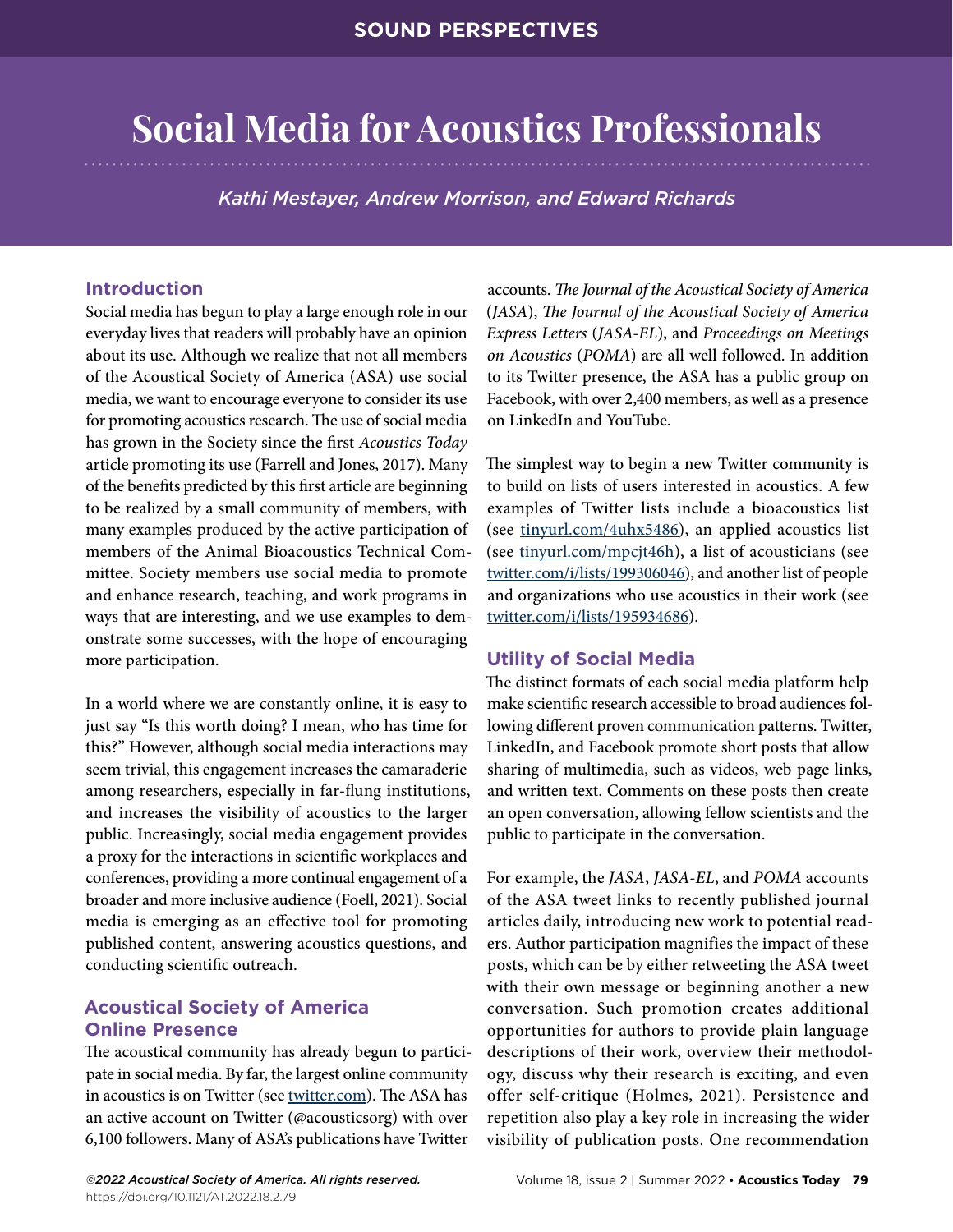

**Figure 1.** *The Christmas day "hot chocolate effect" tweet from the Acoustical Society of America (ASA) that had a high amount of engagement between the public and ASA members.*

is to post a link to a recent publication four times in two weeks after publication (Springer Nature, 2022). The ASA accounts practice repetition posting the same article multiple times over a few months. In the authors' experience, each repost of an article generates a larger number of responses.

### *Promoting Research*

Another social media initiative of the ASA promotes popular acoustics articles at relevant times throughout the year. One of the most engaging ASA social media posts from the past year was on Christmas Day 2021 when the Society posted on Twitter a link to a lay-language paper regarding the "hot chocolate effect" from the 143rd ASA meeting (see [tinyurl.com/53ypbz94](https://tinyurl.com/53ypbz94)) (**Figure 1**). A few people posted questions about the acoustics described in the paper, and there was a cheerful discussion about it among ASA members.

## *Finding Answers*

In addition to increasing the impact of acoustic publications, social media is a practical way to quickly find answers to specific acoustic questions. Many ASA members are used to searching the articles of the Society publications, but simply asking the acoustic community a question can be faster for when a web search does not turn up a quick answer.

For example, these authors discussed possibly increasing public involvement in acoustics by creating an app that measures and reports on the sound levels of public spaces. We later came across such an app, [SoundPrint](https://www.soundprint.co/) (see [soundprint.co\)](https://www.soundprint.co/), discussed in ASA YouTube videos and Twitter posts. This shows both the remarkable breadth of acoustic information that exists across the ASA websites and social media accounts and the challenges of finding relevant information. The same information could have been found by asking a question that included the hashtag #acoustics and the ASA with @acousticsorg, which would have the additional effect of revitalizing a past discussion to the interest of a wider audience.

## *Resources for Specialized Problems*

The acoustics Twitter community is active and helpful, making it a good resource for specialized problems. One author was working on an acoustic calculation in a new programming language and tweeted about having difficulty. Another member of the Society sent a script to perform the calculation, which led to the quick identification of syntax errors and a rapid completion of the project.

Similarly, many researchers already use social media to find answers to specialized questions, often visiting question-and-answer forums, such as [Stack Exchange](https://stackexchange.com/) (see [stackexchange.com\)](https://stackexchange.com/) and [Reddit](https://www.reddit.com/) (see [reddit.com](https://www.reddit.com/)), linked from web searches. These solutions can be both technical and detailed and point to journal articles for complete method descriptions. Reddit already has several active acoustics forums such as r/Acoustics and r/bioacoustics, which feature numerous posts from ASA members that reference ASA publications. Stack Exchange, often more visible in web search results, has a rigorous process for creating specific forums of discussion. The bioacoustics community has recently begun to start a Stack Exchange, the first in acoustics, which will give it a distinct and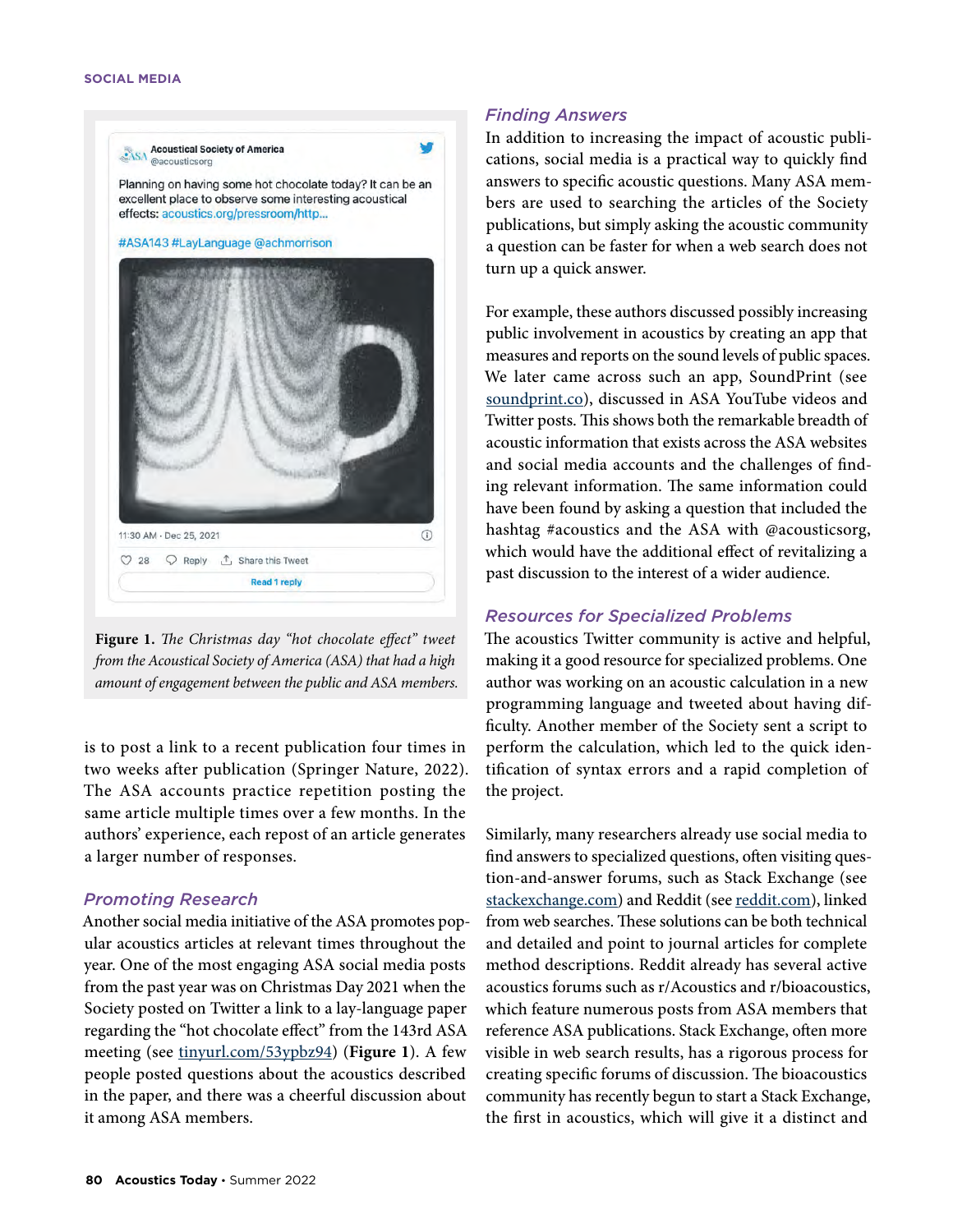unified forum for discussion as an alternative to the existing and more general biology, physics, and signalprocessing forums. These discussions have the potential to increase the efficiency of designing experiments and processing new experimental data and to enhance the utility of existing publications.

## **Social Media Usage and Professional Meetings**

The use of well-established social media, especially Twitter, is growing in professional meetings, including those of the ASA and the meetings they cosponsor. The organization of social media content, using the same hashtag for a single meeting (#ASA182 for the June 2022 Denver meeting), combines user inputs to help prepare for the meeting, keeps track of topics across concurrent sessions, and monitors the publication of content afterward.

As an example of a premeeting posting to social media, the ASA is encouraging conference authors to make simple, short-looping video overviews (GIFs) of their presentations in the weeks prior to conferences. These GIFs are compiled much closer to the conference than traditional abstracts and allow visual display. The GIF presentation is a simple way to both pique interest of both conference attendees and a public audience. Although often posted to Twitter, the GIF also can be shared on other platforms, such as LinkedIn or Facebook.

During meetings, it is common to see posts about upcoming sessions or special events for the day. These alert attendees about sessions they may have overlooked when reviewing the program. Some attendees will "live-tweet" presentations by providing a short summary of the main points. Reading the brief tweets posted from a session you could not attend allows a person to learn about what they missed. Posts may provide information not included in a title or abstract and may cause a person to reach out to the presenter to learn more.

Finally, social media is an effective way to track the progress of research after a conference. The ASA social media accounts promote both *POMA* articles and popular versions of presentations. The *POMA* account also posts session summary articles, which provide a formatted description of the presentations in special sessions. These posts complement the spontaneity of live-tweet descriptions. Taken together, freely available social media and promoted *POMA* content provide comprehensive and

valuable descriptions of the activities of an ASA meeting. This increases their transparency to a larger audience, including members unable to attend.

## **Social Media Promotion of Outreach and Diversity Initiatives**

Diversity initiatives and outreach between researchers and the broader public are important civic and professional responsibilities, and social media can aid their success. Social media facilitates the promotion of events, the sharing of activities, and engages outside members of the public. For example, the twitter account of @AIP\_TEAMUP [\(Task Force to Elevate African American](https://www.aip.org/diversity-initiatives/team-up-task-force)  [Representation in Undergraduate Physics & Astronomy](https://www.aip.org/diversity-initiatives/team-up-task-force); see [aip.org/diversity-initiatives/team-up-task-force](http://aip.org/diversity-initiatives/team-up-task-force)) from the American Institute of Physics has been successful in sharing webinars, employment opportunities, and the successes of African American researchers on social media because Twitter reaches out to undergraduate physics departments across the nation. Similarly, the ASA promotes the Summer Undergraduate Research or Internship Experience in Acoustics (SURIEA) program (see [acousticalsociety.org/suriea\)](https://acousticalsociety.org/suriea/) on social media for both recruiting underrepresented students and highlighting their projects. This increases the visibility of the program, promotes the success of the participants, and makes it accessible to a wider range of applicants.

For acousticians who are active in scientific outreach, it is essential to communicate on social media platforms that magnify impacts and create a historical record of events. Successful outreach demonstrations often spark interesting discussions and can inspire other researchers and laypeople to engage in hands-on learning. The ASA has an extensive list of activity plans for K-12 students (see [exploresound.org\)](https://exploresound.org/). Integrating these activities into science education and sharing them on social media inspires broader interest in this age group. This use of social media avoids reinventing the wheel, facilitates sharing and building on each other's ideas, and amplifies the original lesson content all at the same time.

## **Conclusion**

Although using social media in scientific communities is a new concept, many fields have already demonstrated its potential. The adaptation of social media by the ASA and its members already has created some clear demonstrations of the utility of social media in acoustics, but